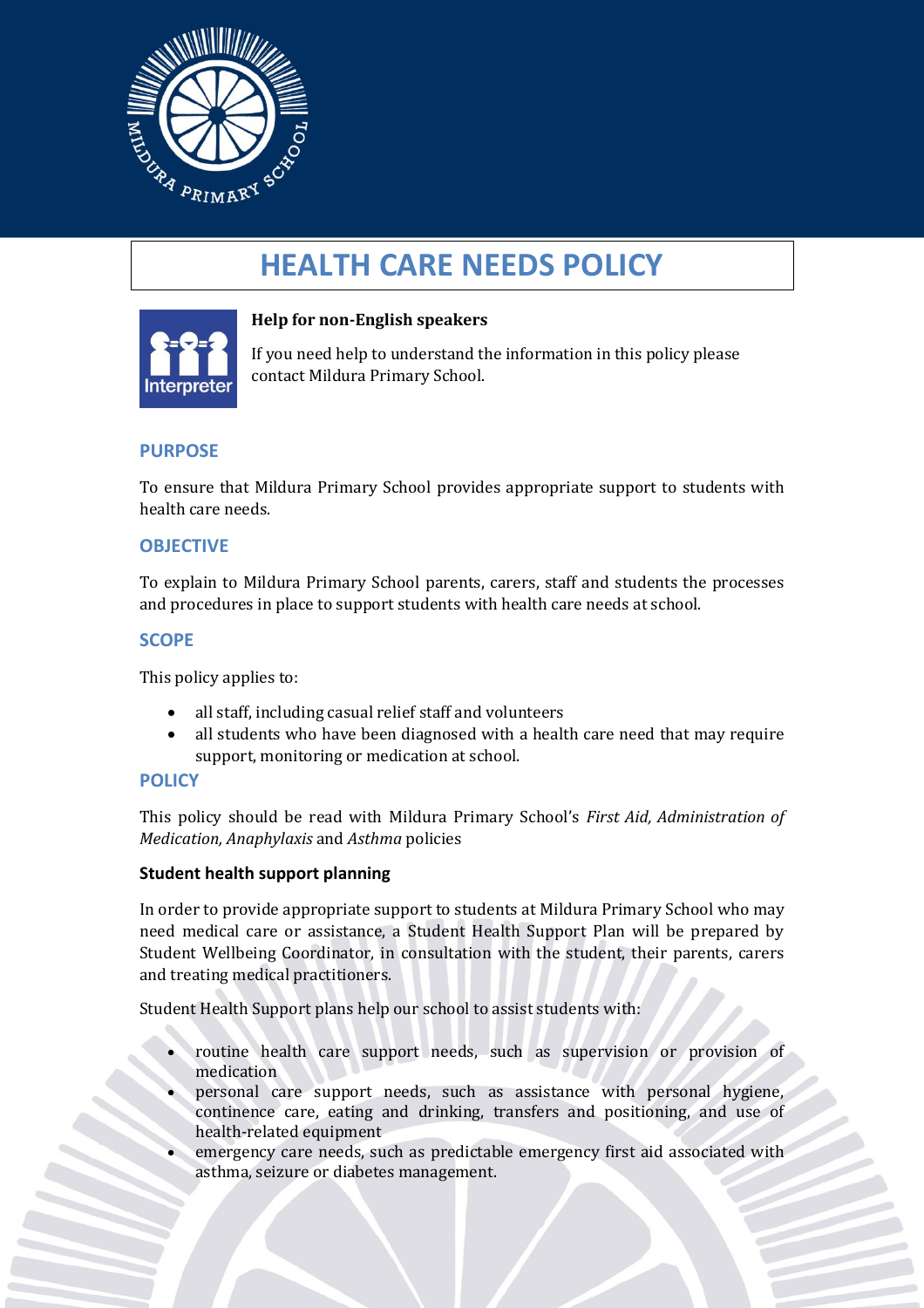

Students with complex medical care needs, for example, tracheostomy care, seizure management or tube feeding, must have a Student Health Support Plan which provides for appropriate staff to undertake specific training to meet the student's particular needs.

At enrolment or when a health care need is identified, parents/carers should provide accurate information about the student's condition or health care needs, ideally documented by the student's treating medical/health care practitioner on a Medical Advice Form (or relevant equivalent) Note: Template health planning forms are available here: [https://www2.education.vic.gov.au/pal/health-care-needs/resources\]](https://www2.education.vic.gov.au/pal/health-care-needs/resources)

Mildura Primary School may invite parents and carers to attend a Student Support Group meeting to discuss the contents of a student's Health Support Plan and assistance that the student may need at school or during school activities.

Where necessary, Mildura Primary School may also request consent from parents and carers to consult with a student's medical practitioners, to assist in preparing the plan and ensure that appropriate staff understand the student's needs. Consultation with the student's medical practitioner will not occur without parent/carer consent unless required or authorised by law.

Student Health Support Plans will be reviewed:

- when updated information is received from the student's medical practitioner
- when the school, student or parents and carers have concerns with the support being provided to the student
- if there are changes to the support being provided to the student, or
- on an annual basis.

#### **Management of confidential medical information**

Confidential medical information provided to Mildura Primary School to support a student will be:

- recorded on the student's file
- shared with all relevant staff so that they are able to properly support students diagnosed with medical conditions and respond appropriately if necessary.

# **COMMUNICATION**

This policy will be communicated to our school community in the following ways:

- Included in staff induction processes and staff training
- Available publicly on our school's website
- Included in staff access to COMPASS documents
- Discussed at staff briefings/meetings as required
- Hard copy available from school administration upon request